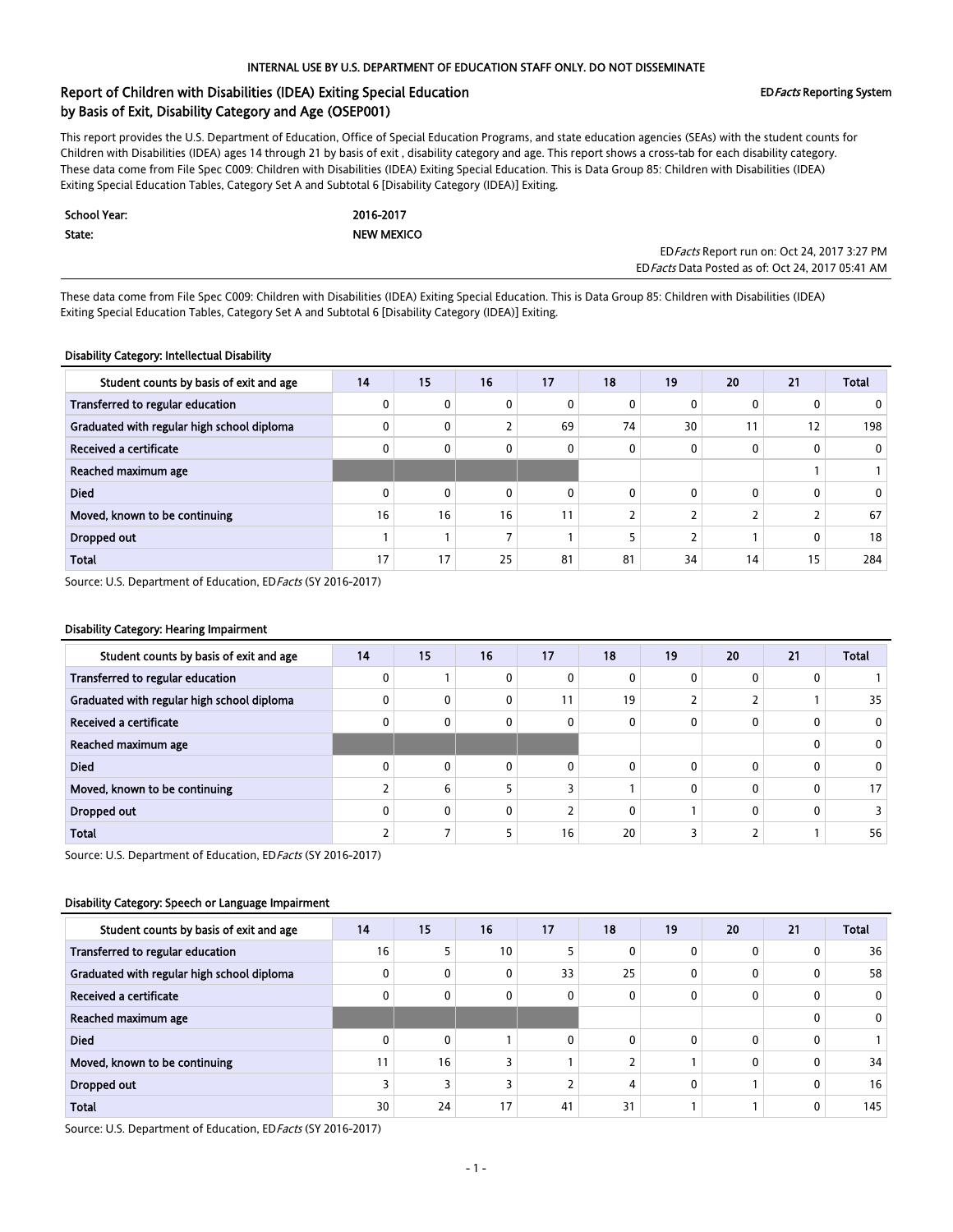# Report of Children with Disabilities (IDEA) Exiting Special Education **Example 2018** EDFacts Reporting System by Basis of Exit, Disability Category and Age (OSEP001)

This report provides the U.S. Department of Education, Office of Special Education Programs, and state education agencies (SEAs) with the student counts for Children with Disabilities (IDEA) ages 14 through 21 by basis of exit , disability category and age. This report shows a cross-tab for each disability category. These data come from File Spec C009: Children with Disabilities (IDEA) Exiting Special Education. This is Data Group 85: Children with Disabilities (IDEA) Exiting Special Education Tables, Category Set A and Subtotal 6 [Disability Category (IDEA)] Exiting.

| School Year: | 2016-2017         |
|--------------|-------------------|
| State:       | <b>NEW MEXICO</b> |

EDFacts Report run on: Oct 24, 2017 3:27 PM EDFacts Data Posted as of: Oct 24, 2017 05:41 AM

These data come from File Spec C009: Children with Disabilities (IDEA) Exiting Special Education. This is Data Group 85: Children with Disabilities (IDEA) Exiting Special Education Tables, Category Set A and Subtotal 6 [Disability Category (IDEA)] Exiting.

### Disability Category: Visual Impairment

| Student counts by basis of exit and age    | 14 | 15       | 16 | 17 | 18       | 19 | 20 | 21 | <b>Total</b> |
|--------------------------------------------|----|----------|----|----|----------|----|----|----|--------------|
| Transferred to regular education           |    | 0        | 0  |    | n        |    |    | 0  |              |
| Graduated with regular high school diploma |    | 0        |    | 8  |          |    |    |    | 13           |
| Received a certificate                     |    | $\Omega$ | 0  |    | $\Omega$ |    |    | 0  | 0            |
| Reached maximum age                        |    |          |    |    |          |    |    |    |              |
| <b>Died</b>                                |    | 0        | 0  |    | $\Omega$ |    | 0  | 0  | 0            |
| Moved, known to be continuing              |    | 0        |    | 0  | 0        |    | 0  | 0  |              |
| <b>Dropped out</b>                         |    | 0        | 0  | 0  |          |    | 0  | 0  |              |
| <b>Total</b>                               |    | 0        |    | 8  | 4        |    |    |    | 19           |

Source: U.S. Department of Education, ED Facts (SY 2016-2017)

#### Disability Category: Emotional Disturbance

| Student counts by basis of exit and age    | 14 | 15           | 16 | 17           | 18       | 19 | 20 | 21           | <b>Total</b> |
|--------------------------------------------|----|--------------|----|--------------|----------|----|----|--------------|--------------|
| Transferred to regular education           |    |              |    |              |          | 0  | 0  | C.<br>∠      | 19           |
| Graduated with regular high school diploma |    | 0            |    | 41           | 33       | 19 |    | 0            | 95           |
| Received a certificate                     |    | $\mathbf{0}$ | 0  | 0            | $\Omega$ | 0  | 0  | $\mathbf{0}$ | 0            |
| Reached maximum age                        |    |              |    |              |          |    |    |              |              |
| <b>Died</b>                                |    | $\mathbf{0}$ | 0  | $\mathbf{0}$ | $\Omega$ | 0  | 0  | $\mathbf{0}$ |              |
| Moved, known to be continuing              | 35 | 40           | 42 | 22           | 10       |    | 0  | $\mathbf{0}$ | 150          |
| Dropped out                                | 6  | 15           | 19 | 33           | 14       |    |    | ∠            | 93           |
| Total                                      | 47 | 57           | 69 | 97           | 59       | 22 |    | 5            | 359          |

Source: U.S. Department of Education, ED Facts (SY 2016-2017)

#### Disability Category: Orthopedic Impairment

| Student counts by basis of exit and age    | 14 | 15           | 16 | 17           | 18 | 19 | 20       | 21 | <b>Total</b> |
|--------------------------------------------|----|--------------|----|--------------|----|----|----------|----|--------------|
| Transferred to regular education           |    | 0            |    |              |    |    | 0        | 0  |              |
| Graduated with regular high school diploma |    | $\mathbf{0}$ | 0  | 6            |    |    | $\Omega$ | 0  |              |
| Received a certificate                     |    | 0            | 0  | 0            |    |    | 0        | 0  | 0            |
| Reached maximum age                        |    |              |    |              |    |    |          | 0  | 0            |
| <b>Died</b>                                |    | $\mathbf{0}$ | 0  | 0            | 0  |    | 0        | 0  |              |
| Moved, known to be continuing              |    |              |    |              |    |    | 0        | 0  |              |
| Dropped out                                |    | $\mathbf{0}$ | 0  | $\mathbf{0}$ | 0  |    | 0        | 0  |              |
| <b>Total</b>                               |    |              |    |              |    |    | 0        | 0  | 13           |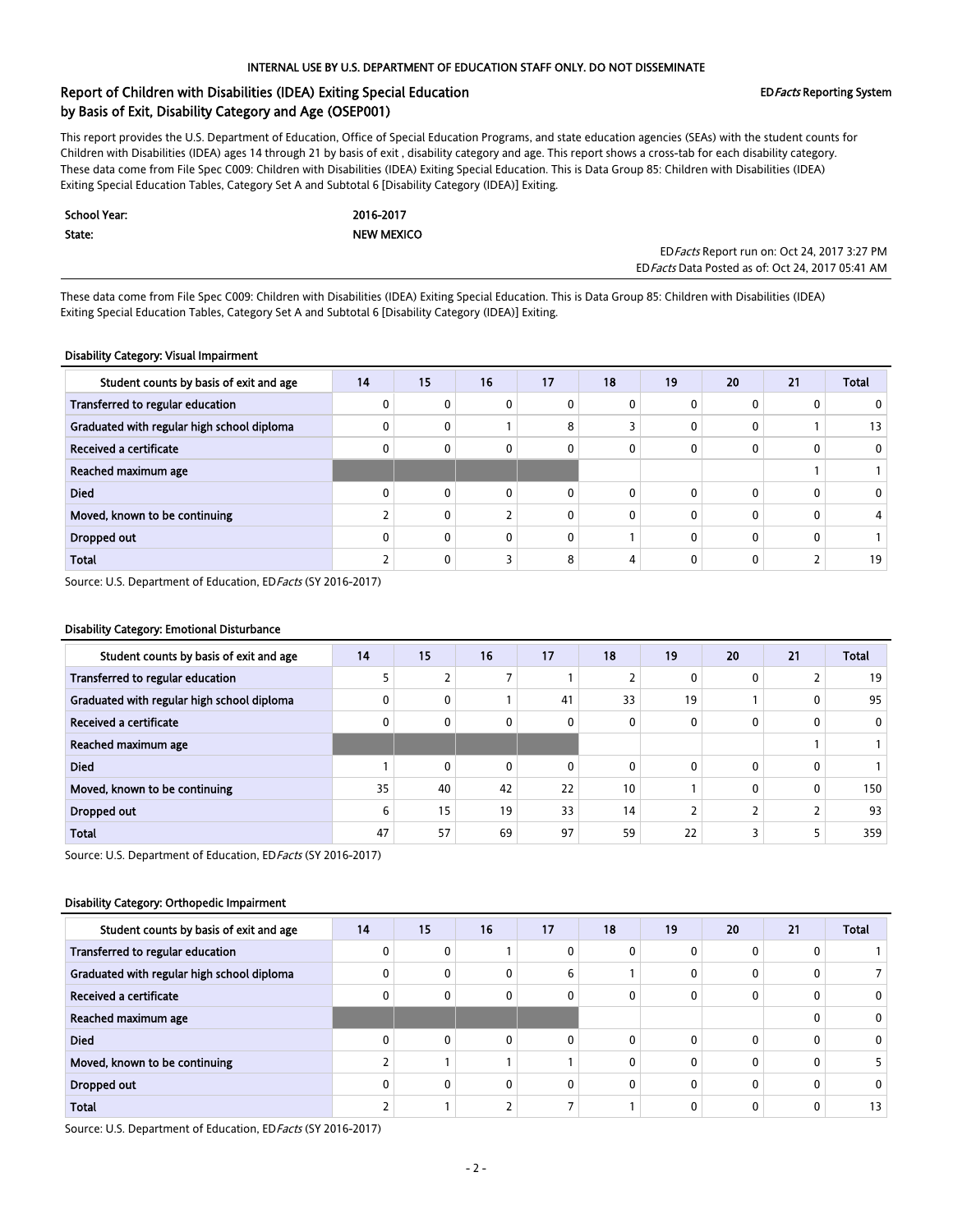# Report of Children with Disabilities (IDEA) Exiting Special Education **Example 2018** EDFacts Reporting System by Basis of Exit, Disability Category and Age (OSEP001)

This report provides the U.S. Department of Education, Office of Special Education Programs, and state education agencies (SEAs) with the student counts for Children with Disabilities (IDEA) ages 14 through 21 by basis of exit , disability category and age. This report shows a cross-tab for each disability category. These data come from File Spec C009: Children with Disabilities (IDEA) Exiting Special Education. This is Data Group 85: Children with Disabilities (IDEA) Exiting Special Education Tables, Category Set A and Subtotal 6 [Disability Category (IDEA)] Exiting.

| School Year: | 2016-2017         |
|--------------|-------------------|
| State:       | <b>NEW MEXICO</b> |

EDFacts Report run on: Oct 24, 2017 3:27 PM EDFacts Data Posted as of: Oct 24, 2017 05:41 AM

These data come from File Spec C009: Children with Disabilities (IDEA) Exiting Special Education. This is Data Group 85: Children with Disabilities (IDEA) Exiting Special Education Tables, Category Set A and Subtotal 6 [Disability Category (IDEA)] Exiting.

## Disability Category: Other Health Impairment

| Student counts by basis of exit and age    | 14 | 15           | 16           | 17  | 18       | 19 | 20           | 21           | <b>Total</b> |
|--------------------------------------------|----|--------------|--------------|-----|----------|----|--------------|--------------|--------------|
| Transferred to regular education           |    |              |              |     |          |    | $\mathbf{0}$ | 0            | 18           |
| Graduated with regular high school diploma |    | $\mathbf{0}$ | 0            | 103 | 81       | 15 |              |              | 208          |
| Received a certificate                     |    | $\mathbf{0}$ | 0            | 0   | 0        |    | $\mathbf{0}$ | $\mathbf{0}$ | $\mathbf{0}$ |
| Reached maximum age                        |    |              |              |     |          |    |              |              |              |
| <b>Died</b>                                |    | $\mathbf{0}$ | $\mathbf{0}$ | 0   | $\Omega$ |    | $\mathbf{0}$ | $\mathbf{0}$ |              |
| Moved, known to be continuing              | 54 | 46           | 52           | 21  | 10       |    | $\mathbf{0}$ | $\mathbf{0}$ | 184          |
| Dropped out                                |    | 12           | 21           | 13  | 11       |    | $\mathbf{0}$ | 0            | 68           |
| <b>Total</b>                               | 66 | 61           | 76           | 142 | 103      | 21 |              |              | 481          |

Source: U.S. Department of Education, ED Facts (SY 2016-2017)

### Disability Category: Specific Learning Disability

| Student counts by basis of exit and age    | 14  | 15           | 16  | 17       | 18  | 19  | 20           | 21             | <b>Total</b> |
|--------------------------------------------|-----|--------------|-----|----------|-----|-----|--------------|----------------|--------------|
| Transferred to regular education           | 27  | 44           | 27  | 19       | 14  |     | 4            | 0              | 138          |
| Graduated with regular high school diploma |     |              | 4   | 650      | 517 | 65  | 11           | 4              | .252         |
| Received a certificate                     |     | $\mathbf 0$  | 0   | 0        | 0   | 0   | $\mathbf{0}$ | 0              | $\mathbf{0}$ |
| Reached maximum age                        |     |              |     |          |     |     |              |                |              |
| <b>Died</b>                                |     | $\mathbf{0}$ |     | $\Omega$ | 0   |     | $\Omega$     | 0              |              |
| Moved, known to be continuing              | 211 | 198          | 182 | 119      | 45  | 16  |              | 0              | 772          |
| Dropped out                                | 46  | 68           | 89  | 101      | 69  | 17  |              | $\overline{ }$ | 404          |
| <b>Total</b>                               | 284 | 311          | 303 | 889      | 645 | 102 | 23           | 13             | 2,570        |

Source: U.S. Department of Education, ED Facts (SY 2016-2017)

#### Disability Category: Deaf-Blindness

| Student counts by basis of exit and age    | 14 | 15           | 16 | 17           | 18 | 19 | 20           | 21 | <b>Total</b> |
|--------------------------------------------|----|--------------|----|--------------|----|----|--------------|----|--------------|
| Transferred to regular education           |    | $\mathbf{0}$ | 0  |              |    |    | 0            | 0  |              |
| Graduated with regular high school diploma |    | $\mathbf{0}$ | 0  | 0            | 0  |    | 0            | 0  |              |
| Received a certificate                     |    | 0            | 0  | 0            | 0  |    | 0            | 0  | 0            |
| Reached maximum age                        |    |              |    |              |    |    |              | 0  | 0            |
| <b>Died</b>                                |    | $\mathbf{0}$ | 0  | $\Omega$     | 0  |    | $\mathbf{0}$ | 0  | 0            |
| Moved, known to be continuing              |    | 0            | 0  | 0            | ŋ  |    | 0            | 0  |              |
| Dropped out                                |    | $\mathbf{0}$ | 0  | $\mathbf{0}$ |    |    | 0            | 0  |              |
| <b>Total</b>                               |    | 0            | 0  |              |    |    | 0            | 0  |              |